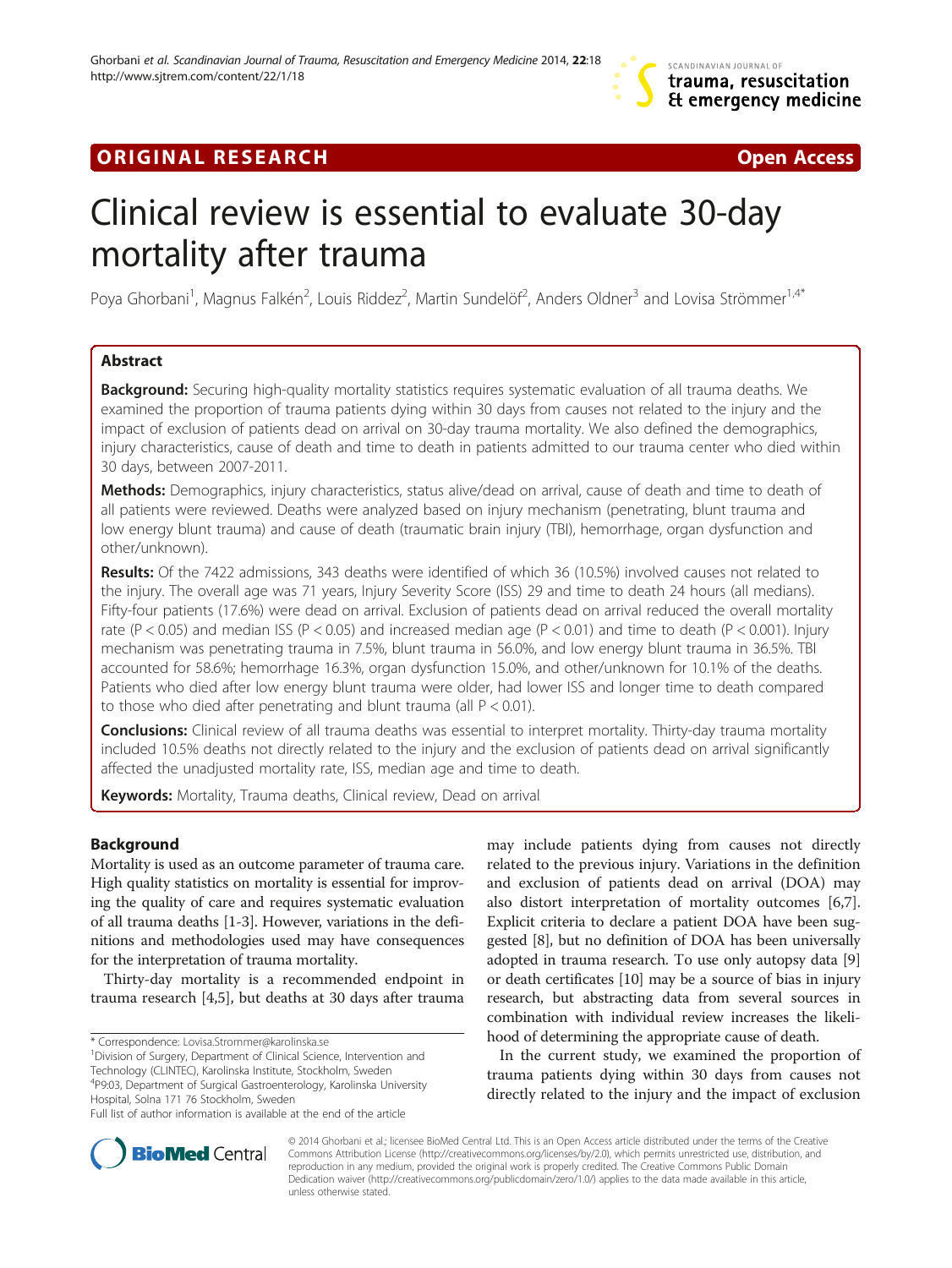of patients dead on arrival on 30-day trauma mortality. We also defined the demographics, injury characteristics, cause of death and time to death in patients admitted to our trauma center who died within 30 days, during a five year period.

# Methods

#### Setting

Prospectively collected data from the 2007–2011 trauma registry at the Karolinska University Hospital, Stockholm, Sweden were analyzed retrospectively. Since 2007, this hospital has served as the only primary trauma care facility for two million inhabitants. The pre-hospital care system is based on paramedic and nurse-manned ambulances, anesthesiologist-manned rapid response care and a helicopter system. Trauma trained surgeons and consultant specialists are located within the hospital.

#### Data collection and analysis

All patients ≥15 years who died within 30 days were identified from the trauma registry. The local trauma registry records all patients admitted with trauma team activation and patients without trauma team activation who have an ISS of >9. Data entry in the register has been described previously [\[11\]](#page-6-0). Demographic information, injury type and mechanism, ISS (AIS 05), comorbidity (ASA class) were collected and medical records reviewed. SOFA (Sequential-related Organ Failure Assessment) scores [[12](#page-6-0)] were collected for deaths in the intensive care unit. The underlying cause of death according to the codes in International Classification of Diseases, tenth version (ICD-10) and the basis for the cause of death were collected from the Cause of Death Registry (CDR) at the National Board of Health and Welfare, Stockholm, Sweden.

# Trauma deaths and deaths not directly related to the injury The review process was performed by two independent surgeons; disagreements were discussed with a third party and consensus reached.

The cause of death was based on the ICD-10 code and the clinical review. A trauma death was defined as an ICD-10 trauma code based on an autopsy; or an ICD-10 trauma code without an autopsy in which the clinical review supported a trauma death; or an ICD-10 nontrauma code in which clinical review supported a trauma death or could not rule out that trauma contributed to death. A death not directly related to the injury was defined as an ICD-10 non-trauma code based on an autopsy; or an ICD-10 non-trauma code without an autopsy in which the clinical review supported a death not directly related to the injury. If clinical review was not possible because of missing medical records, it was classified as a trauma related death in the Other/Unknown category if the ICD-10 code was trauma code. If the ICD-

10 code was non-trauma code, the death was classified as a death not related to the injury.

#### Dead on arrival

Patients declared DOA were defined both by clinical review and by the explicit criteria for DOA [[8\]](#page-6-0): blunt trauma patient arriving with no signs of life (pupillary response, respiratory effort, or motor activity) and prehospital CPR >5 min; or penetrating trauma with no signs of life, asystole without the possibility of cardiac tamponade and prehospital CPR >15 min.

# Definition of the cause of death

Traumatic brain injury (TBI) was defined as a cerebral, brainstem or high spinal injury incompatible with life. Hemorrhage was clinically documented and led to a complete loss of blood volume or hypovolemic arrest. Death was attributed to organ dysfunction (OD) when clinical documentation or the SOFA score supported organ failure (alone or in combination). Other/Unknown (O/U) deaths were those where there were other causes of death, or where the cause of death could not be established.

# Ethical approval

This study was approved by the Regional Ethical Review Board in Stockholm, Sweden.

# **Statistics**

Data are presented as median and interquartile range. The Mann–Whitney test was used for continuous data; Fisher's exact test or chi-square test was used for categorical data. For comparisons of continuous data between more than two groups, analysis of variance was followed by Dunn's test for multiple comparisons. Statistical significance was defined as P < 0.05.

# Results

There were 7422 trauma admissions, 1626 involving patients with ISS >15. A total of 343 patients were registered as dead during the study period, of whom 285 had ISS >15. Overall unadjusted mortality was 4.6% (343/7422) and mortality for ISS >15 was 17.5% (285/1626).

Eight deaths occurred outside the hospital. Only in two deaths were the medical records unavailable and clinical review was not possible. Of the 343 patients, 334 were identified in the CDR. The other nine patients were non-Swedish citizens and clinical review confirmed trauma deaths. Of the 334 patients identified in the CDR, 266 patients had ICD-10 trauma codes and 68 patients had non-trauma ICD-10 codes. Clinical review of these patients revealed that 265 of the 266 with trauma codes and 33 of the 68 without trauma codes had died of traumarelated causes. Conversely, 1 of 266 and 35 of 68 had died of causes not related to the injury. The final number of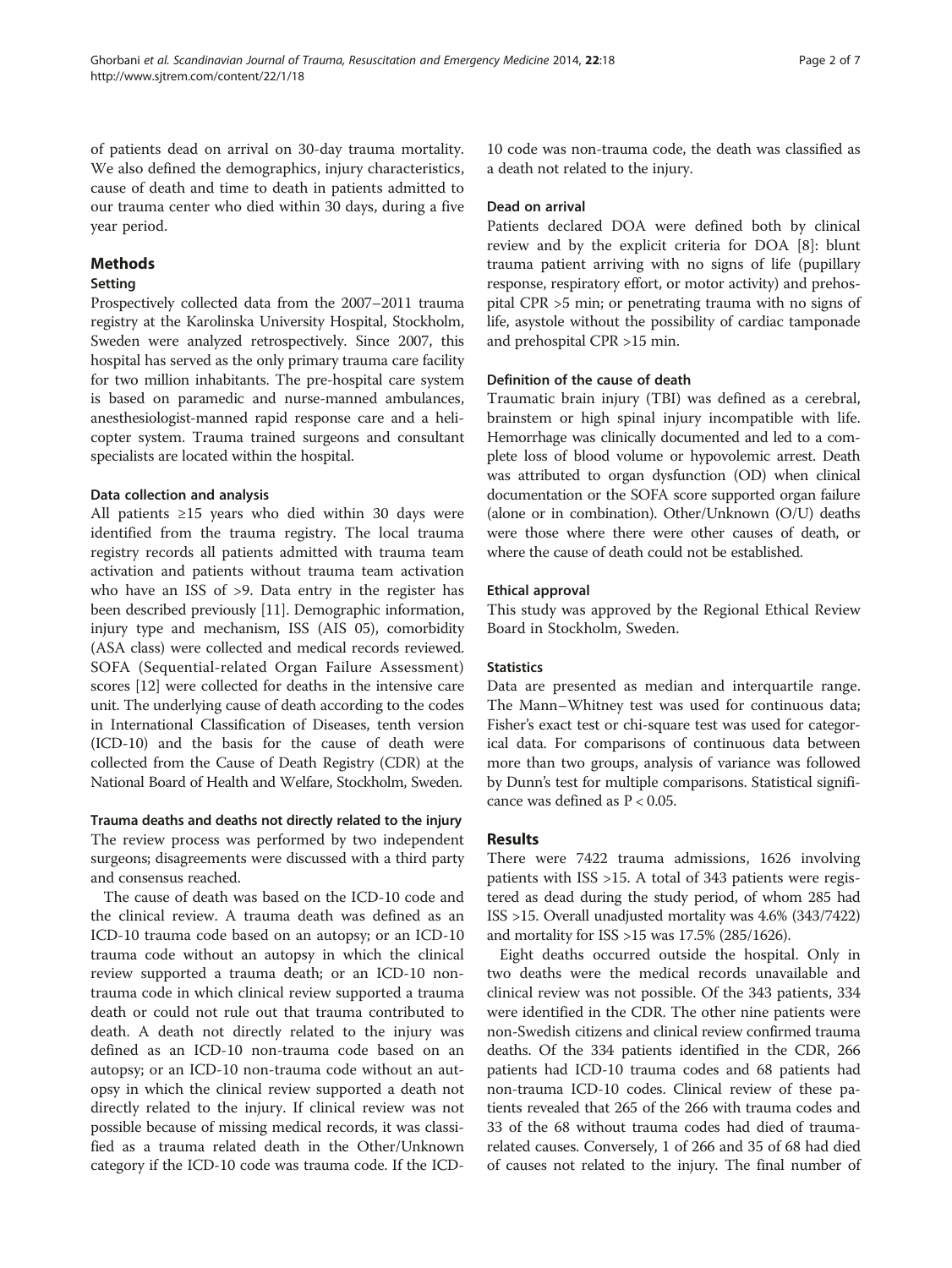<span id="page-2-0"></span>trauma deaths and deaths not related to the injury was 307 and 36 respectively.

#### Deaths not related to the injury

Thirty-six trauma deaths (10.5%, 36/343) were not related to the injury (non-traumatic intracerebral bleeding  $n = 16$ , stroke  $n = 3$ , ischemic heart disease or myocardial infarction  $n = 6$ , cancer death  $n = 4$ , intoxication  $n = 2$ , pneumonia  $n = 1$ , bleeding stomach ulcer  $n = 1$ , terminal kidney disease  $n = 1$ , convulsions and asystole of unknown cause  $n = 2$ ). This group consisted of older patients with a median age of 78 (62–88) years. Median ISS was  $2(1-6)$ representing minor injuries such as scalp wounds, hematomas or skin abrasions. The majority of the deaths occurred in hospital. Only two patients died outside the hospital after recovering from their injuries.

#### All trauma deaths

The demographics of all trauma deaths  $(n = 307)$  excluding deaths not related to injury but including patients DOA is presented. The male:female ratio was 218:89. The overall median age was 64 (38–81) years. The median ISS was 29 (25–50) and time to death was 24 hours (3 hours-6 days).

#### Injury mechanisms

Deaths after penetrating trauma were due to stabbings (12/23), gunshots (10/23) and other penetrating object (1/23). In deaths after blunt trauma, motor vehicle accidents accounted for 32.4% (92/284), falls for 18.7% (53/ 284), falls from the same height for 29.2% (83/284), falls in stairs for 10.2% (29/284), other causes for 5.3% (15/284) and unknown for 4.2% (12/284). Deaths due to low energy blunt trauma (LEBT), i.e. falls from same height or falls in stairs, accounted for 39.4% of all blunt trauma deaths (112/284). The other deaths after blunt injury were called blunt trauma (BT, 172/284). Age, sex distribution and ISS for victims of LEBT, BT and penetrating trauma are shown in Table 1. The age distribution per injury mechanism is shown in Figure 1. Among the LEBT deaths, 87.5%  $(98/112)$  of the patients were ≥65 years and the major cause of death was TBI (92.8%, 104/112). ASA class 3 or 4 was more common in the LEBT group (58.6%, 65/112) compared to the BT group (19.5%, 26/132) and the ASA class median among the LEBT deaths  $[3 (2-3)]$ was higher compared to the median of  $1(1-2)$  in the BT deaths (both  $P < 0.0001$ ).

#### Causes of deaths

TBI accounted for 58.6%; hemorrhage 16.3%, OD 15.0%, and O/U for 10.1% of all 307 deaths. TBI as the cause of death was more common for blunt than for penetrating trauma (62% vs  $22\%$ ,  $P < 0.01$ , Figure [2](#page-3-0)), and hemorrhage was more common for penetrating than for blunt trauma

#### Table 1 Patient characteristics subdivided by injury mechanism

|                      | LEBT                     | ВT               | <b>PEN</b>   |
|----------------------|--------------------------|------------------|--------------|
| Deaths, n            | 112                      | 172              | 23           |
| Autopsy              | 16 (14.3%)               | 137 (79.7%)      | 23 (100%)    |
| <b>DOA</b>           | 0                        | 40               | 14           |
| Age, years           | 81 $(78-87)^a$           | 52 $(33-73)^{b}$ | 33 (22 - 44) |
| Sex, male %          | 57%                      | 77%              | 91%          |
| <b>ISS</b>           | 25 $(19-26)^{a}$         | 41 (27-59)       | 33 (26-51)   |
| Time to death, hours | 72 (20-192) <sup>a</sup> | 13 $(0.8-96)^b$  | $0.8(0.3-4)$ |
|                      |                          |                  |              |

Values are median (interquartile range) unless otherwise indicated. LEBT–low energy blunt trauma, BT-blunt trauma, PEN-penetrating trauma. ISS = Injury Severity Score. DOA = Dead On Arrival.  $\mathrm{^{a}P}$  < 0.001 vs BT and PEN,  $\mathrm{^{b}P}$  < 0.01 vs PEN.

(70% vs  $12\%$ ) (P < 0.0001). There were differences in death cause frequencies between the BT and LEBT group, for TBI (51 vs 78%), hemorrhage (19 vs 1%) and O/U deaths (16 vs  $2\%$ ) (all  $P < 0.0001$ ). The median age of patients who died due to TBI and OD was higher and ISS lower (both  $P < 0.01$  and  $P < 0.0001$ , respectively) than that of patients whose deaths were due to hemorrhage (Table [2\)](#page-3-0). Among deaths ≥65 years, the cause of death was TBI in 76.3%  $(n = 75)$  and organ dysfunction in 20.4%  $(n = 20)$ . In the OD group, 65% were initially cared for in the intensive care unit, but a majority (61%, 28/46) died in a surgical ward. Sixteen patients (35%, 16/46) fulfilled the SOFA criteria of multiple organ failure (MOF) and four of these patients were subjected to extracorporeal membrane oxygen treatment due to acute respiratory and/or cardiovascular failure. The majority of the deaths in the OD group (56%, 26/46) were due to cervical spine fractures and/or multiple rib fractures followed by respiratory and/or circulatory insufficiency with an early limitation of medical therapy in all



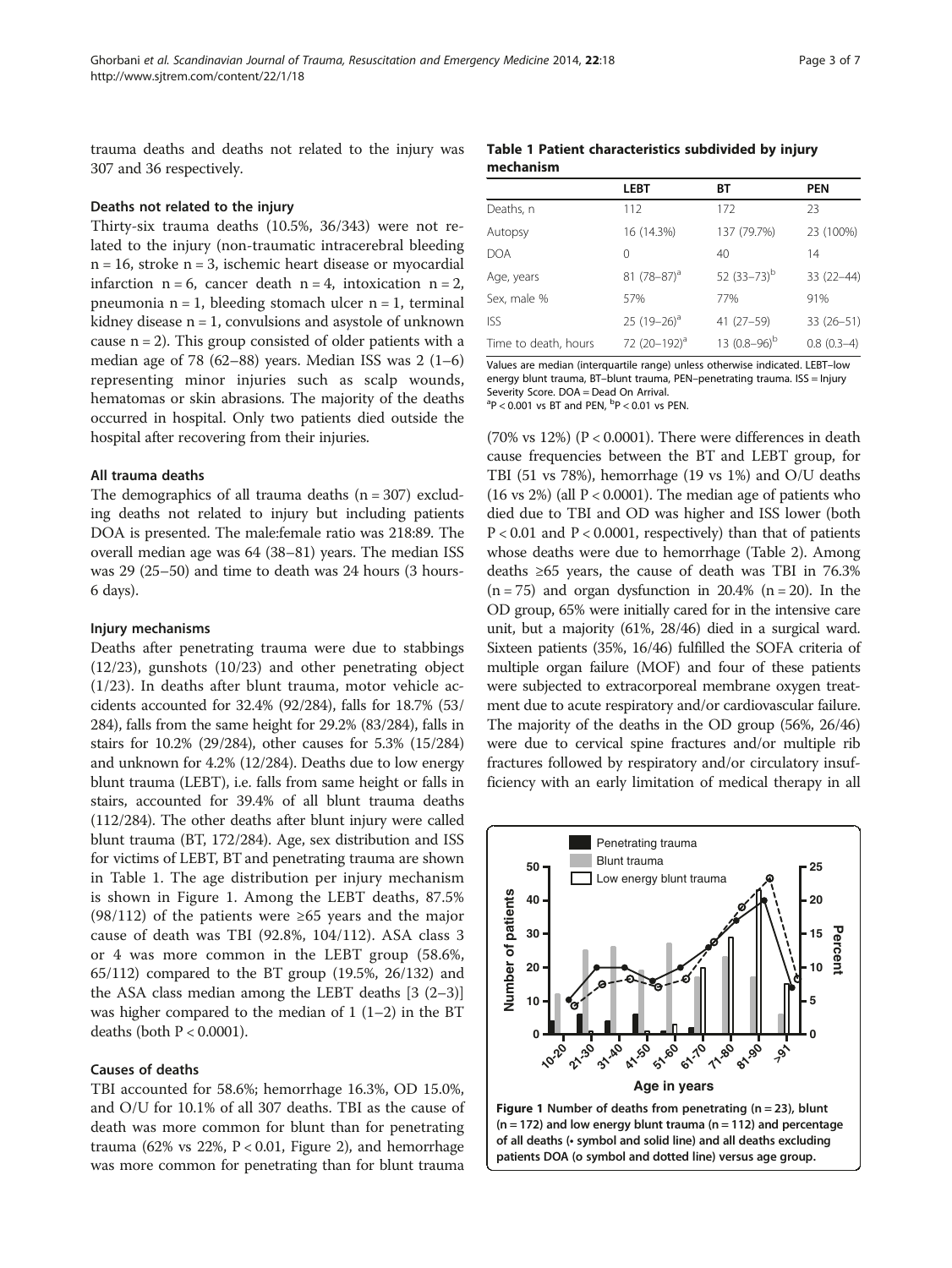<span id="page-3-0"></span>

patients. The final four patients in the OD group died due to asystole from unknown cause; they were not resuscitated. The O/U group of patients consisted of 31 patients of whom 15 patients were DOA. In the 16 patients not DOA, the cause of death was hanging and subsequent asphyxia in five patients. Among the other eleven patients, six deaths occurred outside the hospital. In nine patients, the cause of death could not be determined by clinical review and in two patients clinical review was not possible due to missing medical records.

#### Temporal distribution of death

The median time to death, in groups subdivided by injury mechanism and cause of death, is shown in Tables [1](#page-2-0) and 2. Figure [3](#page-4-0) shows time to death in time-intervals described by others [[13](#page-6-0)]. Deaths ≤24 hours after admission accounted for 39.9% (101/253) of all deaths and the most common cause of death was TBI in 67.3% (68/101)

followed by hemorrhage in 27.7% (28/101) (Figure [4](#page-4-0)). Two patients in the OD group died ≤24 hours after admission; both these patients were 90 years old and died of cardiac arrest and respiratory insufficiency, respectively. Of the patients who died from hemorrhage, 94.0% (47/50) died in less than six hours and 100% within 24 hours of admission. Deaths due to TBI occurred during the whole 30-day period with 91.4% (149/163) within 14 days (Figure [4](#page-4-0)). Deaths in the OD and O/U groups occurred within 14 days in 82.6% (38/46) and 93.8% (15/16) of the patients, respectively.

#### Patients DOA

Clinical review classified 17.6% of the patients (54/307) as DOA. Forty-nine of these 54 patients (90.7%) fulfilled the explicit criteria set for DOA by other researchers [\[8](#page-6-0)], the other five patients failed to fulfill the criteria of DOA because of the absence of pre-hospital CPR.

|  |  |  | Table 2 Patient characteristics subdivided by cause of death |
|--|--|--|--------------------------------------------------------------|
|--|--|--|--------------------------------------------------------------|

| Table 2 Patient Characteristics subdivided by cause of death |             |                           |               |  |  |  |  |
|--------------------------------------------------------------|-------------|---------------------------|---------------|--|--|--|--|
| TBI                                                          | Hemorrhage  | Organ dysfunction         | Other/Unknown |  |  |  |  |
| 180                                                          | 50          | 46                        | 31            |  |  |  |  |
| 86 (47.8%)                                                   | 50 (100%)   | 11 (23.9%)                | 29 (93.5%)    |  |  |  |  |
| 5:175                                                        | 16:34       | 1:45                      | 1:30          |  |  |  |  |
| 17 (9.4%)                                                    | 22 (44.0%)  | $0(0\%)$                  | 15 (48.4%)    |  |  |  |  |
| 69 $(50-81)^a$                                               | $33(24-50)$ | 83 (70-88) <sup>b</sup>   | 53 (38-75)    |  |  |  |  |
| 65%                                                          | 82%         | 72%                       | 87%           |  |  |  |  |
| 27 $(25-41)^a$                                               | 56 (39-75)  | 25 $(17-30)^b$            | 38 (29-66)    |  |  |  |  |
| 28 $(7-120)^{c}$                                             | $1(0.3-3)$  | 180 (72-312) <sup>b</sup> | $0.8(0.3-96)$ |  |  |  |  |
|                                                              |             |                           |               |  |  |  |  |

Values are median (interquartile range) unless otherwise indicated. ISS = Injury Severity Score. DOA = Dead On Arrival.

 $\binom{ap}{P}$  < 0.01 vs hemorrhage,  $\binom{bp}{P}$  < 0.0001 vs hemorrhage and Other/Unknown.

P vs hemorrhage, organ dysfunction and Other/Unknown.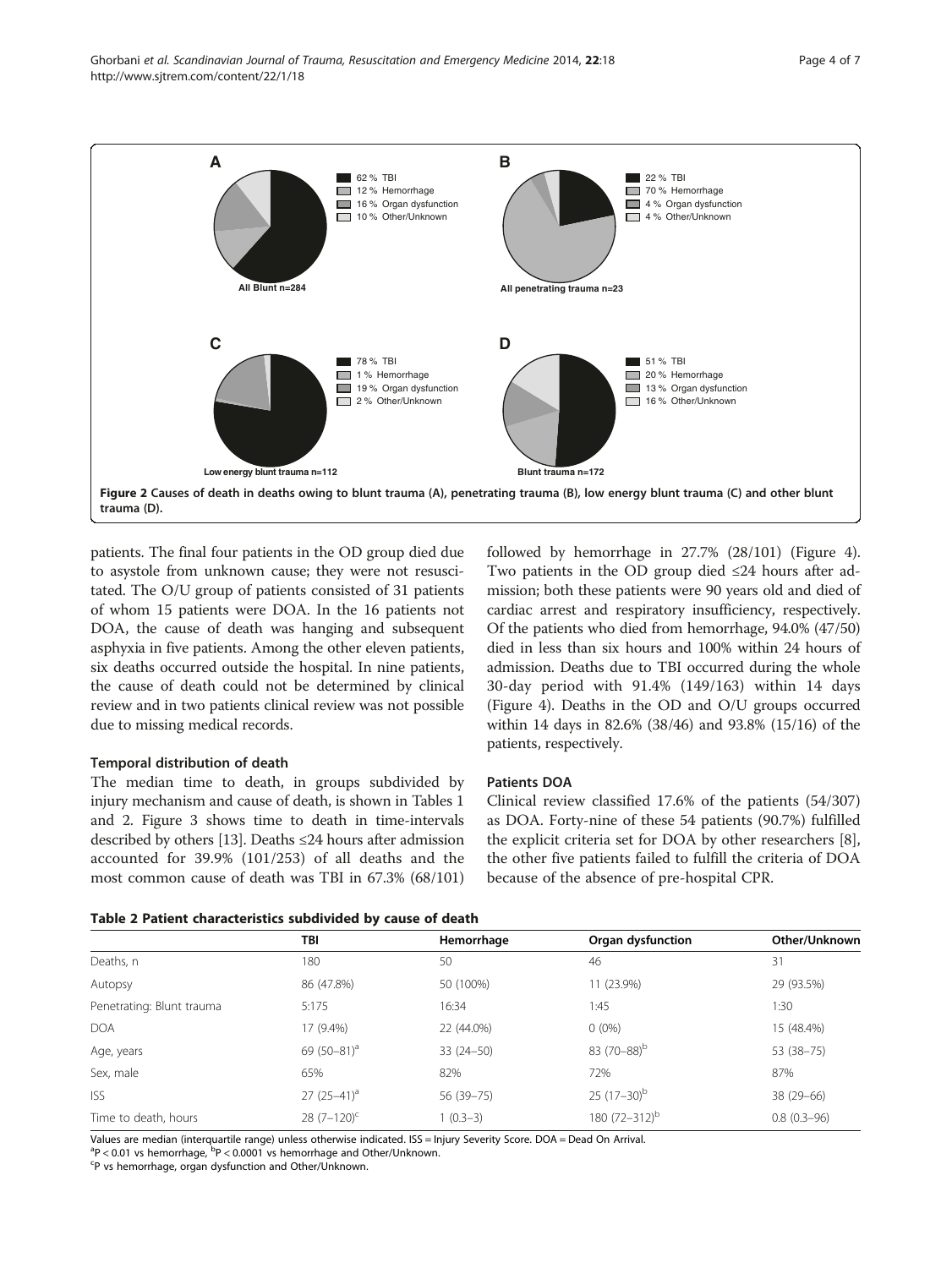<span id="page-4-0"></span>

Autopsy was performed on all patients. Causes of death were TBI ( $n = 17$ ), hemorrhage ( $n = 22$ ) and Other/ Unknown  $(n = 15)$ . Median age in the three cause of death groups TBI, hemorrhage and O/U was 44 (27–64), 33 (24–46) and 54 (32–69) years, respectively. Median ISS



for TBI, hemorrhage and other/unknown causes of death was 51 (41–71), 50 (33–75) and 66 (41–75) years, respectively. There were no differences in median age or ISS between these three cause of death groups of patients DOA. The median time to the patient being declared dead from admission was 17 (10–26) minutes.

# The impact of patients DOA on mortality rate, age, distribution of causes of death and time to death

Unadjusted mortality was 4.2% including (307/7422) and 3.4% (253/7368) excluding DOA patients (P < 0.05). Two patients DOA had ISS <15. Mortality in patients with ISS >15 was 17.5% (285/1626) and showed a trend to a reduction to 14.8% (233/1574) when patients DOA were excluded  $(P = 0.084)$ . After exclusion of patients DOA, the median age increased from 64 (38–81) to 71 (47–84) years  $(P < 0.01)$  and the median ISS decreased from 29 (25–50) to 27 (25–41) (P < 0.05). Exclusion of DOA did not significantly alter the cause of death (TBI 58.6% to 64.4%; hemorrhage 16.3% to 11.1%, OD 15.0% to 18.2% and O/U 10.1% to 6.3%). The median time to death in all trauma deaths almost doubled from 24 hours (3 hours-6 days) to 43 hours (12 hours-7 days)  $(P < 0.001)$  when patients DOA were excluded. If patients DOA were excluded from the BT deaths (Table [1\)](#page-2-0), the time to death in the BT group increased from 13 hours (0.8 to 97 hours) to 36 hours (4.3 hours to 7 days) and the significant difference between the BT and the LEBT group was lost. After DOA exclusion, the early peak in trauma deaths (<1 hour) shifted to 1–3 days after injury (Figure 3).

# **Discussion**

Our findings indicate that clinical review is essential to confirm a trauma-related death, to define patients DOA and to determine the cause of death.

During the 5-year study period, 10.5% of the trauma deaths within 30 days were not related to the injury. This proportion is higher than in previous studies, which reported that 5% of in-hospital deaths [\[7](#page-6-0)] and 4/323 of 30-day mortalities [\[5](#page-6-0)] were not related to the preceding trauma. The fact that the majority of deaths not related to the injury were caused by an acute medical condition such as stroke and myocardial infarction does not imply that the patients were incorrectly included in the trauma registry. These patients were admitted with trauma team activation and met the criteria of trauma register inclusion. Therefore it is necessary to confirm a trauma related death in 30-day mortalities extracted from the trauma registry. However, the deaths not related to trauma in the current study were associated with minor injuries: therefore inclusion of these deaths did not affect mortality among  $ISS > 15$ .

Clinical review defined 17.6% of the patients who died from traumatic causes as DOA. The DOA criteria [\[8\]](#page-6-0) were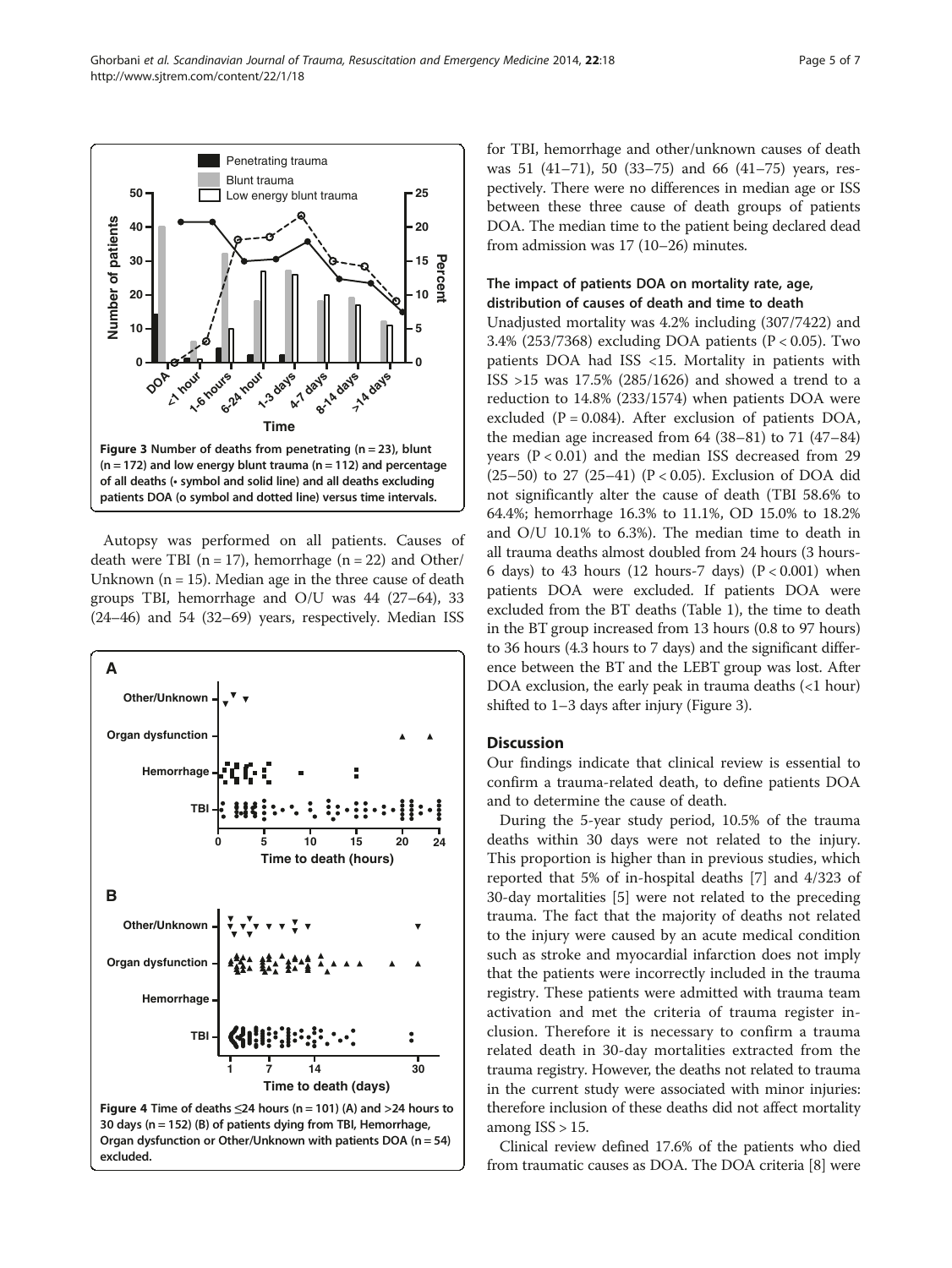fulfilled in 90% of the patients suggesting that these criteria can be used to standardize the trauma registry inclusion of patients DOA. The percentage of patients DOA in the current study was lower than that reported by a large North American trauma center, where up to 32% of the patients were DOA or in traumatic arrest [\[7](#page-6-0)], but similar to that in a recent study from a trauma center in London (21.5%) [\[14\]](#page-6-0). The exclusion of patients DOA reduced overall mortality from 4.2% to 3.4% and among ISS >15, mortality changed from 17.5% to 14.8%. Furthermore, exclusion of patients DOA significantly increased the median age (64 to 71 years) and the time to death (24 to 43 hours), and decreased the median ISS (29 to 27) in the current study. Therefore, our results support the necessity of standardized DOA definitions allow for purposeful quality evaluations of deaths [[8,15](#page-6-0)].

Traumatic brain injury was the most common cause of death, accounting for 58.6% of mortality excluding patients DOA. Comparable studies document similar high rates of CNS injuries as the main cause of death in Norway (67%) [[16\]](#page-6-0) but lower (47%) in Great Britain [\[14](#page-6-0)]. TBI as the leading cause of trauma death reflects a large proportion of blunt trauma. In the current study, trauma deaths in the patients who reached the hospital alive were due to blunt injury in 96% and the contribution of deaths due to penetrating trauma was negligible. The percentage of trauma deaths due to hemorrhage (16.3%) was in the same range or slightly lower as previous studies in Scandinavia [\[16,17\]](#page-6-0). The number of deaths in multiple organ failure 6.3% (16/253) was low in the current study. The reduction in the number of trauma deaths from multiple organ failure has been suggested to be due to improvements in critical care [[18,19](#page-6-0)] as well as advances in resuscitation and operative treatment strategies [[20\]](#page-6-0).

The large proportion of deaths after LEBT among elderly trauma patients with pre-existing disease most likely contributed to the relatively high mortality rate, the high median age (71 years) and time to death (43 hours) in the current study. In the LEBT subgroup, the ASA class was higher compared to the other blunt trauma deaths and the most common cause of death was TBI and organ dysfunction. Our findings are in line with the recent observations by Kahl et al. who showed that increases in the number of elderly trauma patients with comorbid conditions have altered the characteristics (older age and lower ISS) and distribution of causes of deaths after trauma [\[20\]](#page-6-0).

It can be argued that trauma deaths in elderly patients with comorbid conditions are largely unpreventable and that these patients are not in need of the resources of a trauma center [[21\]](#page-6-0). A recent population-based study by Staudenmeyer et al., observed that most of the elderly (>55 years) patients admitted to a trauma center who

died after trauma sustained minor injuries from lowenergy mechanisms, but that treatment at trauma centers did not benefit these elderly patients as it did young patients [\[22](#page-6-0)]. However, in the present study, the patients whose injuries were caused by low-energy blunt trauma had a high median ISS (25) indicating that these patients were correctly triaged to the trauma center and should benefit from specialized care. Taken together, our result demonstrates that the elderly patient sustaining low-energy blunt trauma must be evaluated separately from other blunt trauma patients in order to allow for purposeful interpretations of blunt trauma deaths. Furthermore, each trauma center must find ways to identify this patient cohort to address the management of both the severely and nonseverely injured elderly trauma patient [[20](#page-6-0),[22,23\]](#page-6-0).

There are some strengths and limitations to the study. Retrospective design may potentially reduce the data quality. However, the data coverage in the CDR, trauma registry and clinical records is good with little information missing. The clinical review process is subjective by nature but the decisions were reached by consensus. Another limitation is that the effect of a new or preexisting decision not to resuscitate is uncontrolled, especially in the case of severe brain injuries and/or significant co-morbidity in the elderly patient. This uncontrolled variable could have increased mortality in the current study.

#### Conclusions

Clinical review of all trauma deaths was essential to interpret mortality. Thirty-day trauma mortality included 10.5% deaths not directly related to the injury and the exclusion of patients DOA significantly affected the unadjusted mortality rate, ISS, median age and time to death.

#### Abbreviations

ISS: Injury severity score; DOA: Dead on arrival; AIS: Abbreviated injury scale; ASA: American Society of Anesthesiologists; SOFA: Sequential-related organ failure assessment.

#### Competing interests

All authors declare no conflicts of interest.

#### Authors' contribution

PG, and LS, designed this study. PG, LS, and AO conducted the literature search. PG, and LS collected the data, which all authors analyzed and interpreted. PG and LS wrote the article and prepared the figures and tables. All authors provided critical revision of the manuscript and LS edited the final paper. All authors read and approved the final manuscript.

#### Acknowledgements

We would like to thank Olof Brattström for his continuous efforts at the Trauma Registry at Karolinska University Hospital. We also would like to thank Lisbet Bergendal, Lena A Jansson and Tina Friberg for their hard work and invaluable contribution, which allows for our scholarly activities. The study was supported by funding from the Swedish Society of Medicine.